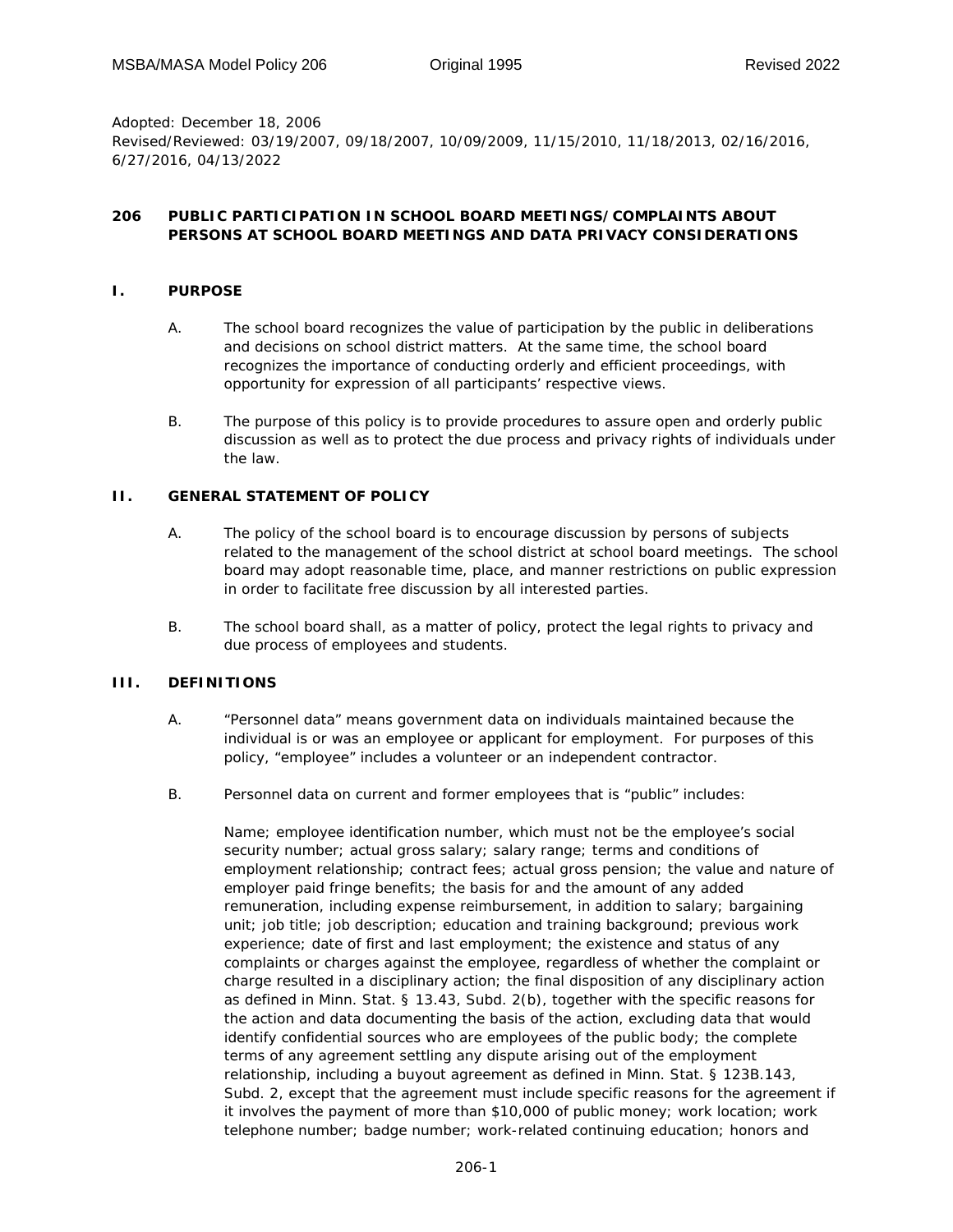awards received; and payroll time sheets or other comparable data that are only used to account for employee's work time for payroll purposes, except to the extent that release of time sheet data would reveal the employee's reasons for the use of sick or other medical leave or other not public data.

C. Personnel data on current and former applicants for employment that is "public" includes:

Veteran status; relevant test scores; rank on eligible list; job history; education and training; and work availability. Names of applicants shall be private data except when certified as eligible for appointment to a vacancy or when applicants are considered by the appointing authority to be finalists for a position in public employment. For purposes of this subdivision, "finalist" means an individual who is selected to be interviewed by the appointing authority prior to selection.

- D. "Educational data" means data maintained by the school district which relates to a student.
- E. "Student" means an individual currently or formerly enrolled or registered in the school district, or applicants for enrollment, or individuals who receive shared time services.
- F. Data about applicants for appointments to a public body, including a school board, collected by the school district as a result of the applicant's application for appointment to the public body are private data on individuals, except that the following are public: name; city of residence, except where the appointment has a residency requirement that requires the entire address to be public; education and training; employment history; volunteer work; awards and honors; prior government service; any data required to be provided or that is voluntarily provided in an application to a multimember agency pursuant to Minn. Stat. § 15.0597; and veteran status. Once an individual has been appointed to a public body, the following additional items of data are public: residential address; either a telephone number or electronic mail address where the appointee can be reached, or both at the request of the appointee; the first and last dates of service on the public body; the existence and status of any complaints or charges against an appointee; and, upon completion of an investigation of a complaint or charge against an appointee, the final investigative report unless access to the data would jeopardize an active investigation. Any electronic mail address or telephone number provided by a public body for use by an appointee shall be public. An appointee may use an electronic mail address or telephone number provided by the public body as the designated electronic mail address or telephone number at which the appointee can be reached.

## **IV. RIGHTS TO PRIVACY**

- A. School district employees have a legal right to privacy related to matters which may come before the school board, including, but not limited to, the following:
	- 1. right to a private hearing for teachers, pursuant to Minn. Stat. § 122A.40, Subd. 14 (Teachers Discharge Hearing);
	- 2. right to privacy of personnel data as provided by Minn. Stat. § 13.43 (Personnel Data);
	- 3. right to consideration by the school board of certain data treated as not public as provided in Minn. Stat. § 13D.05 (Not Public Data);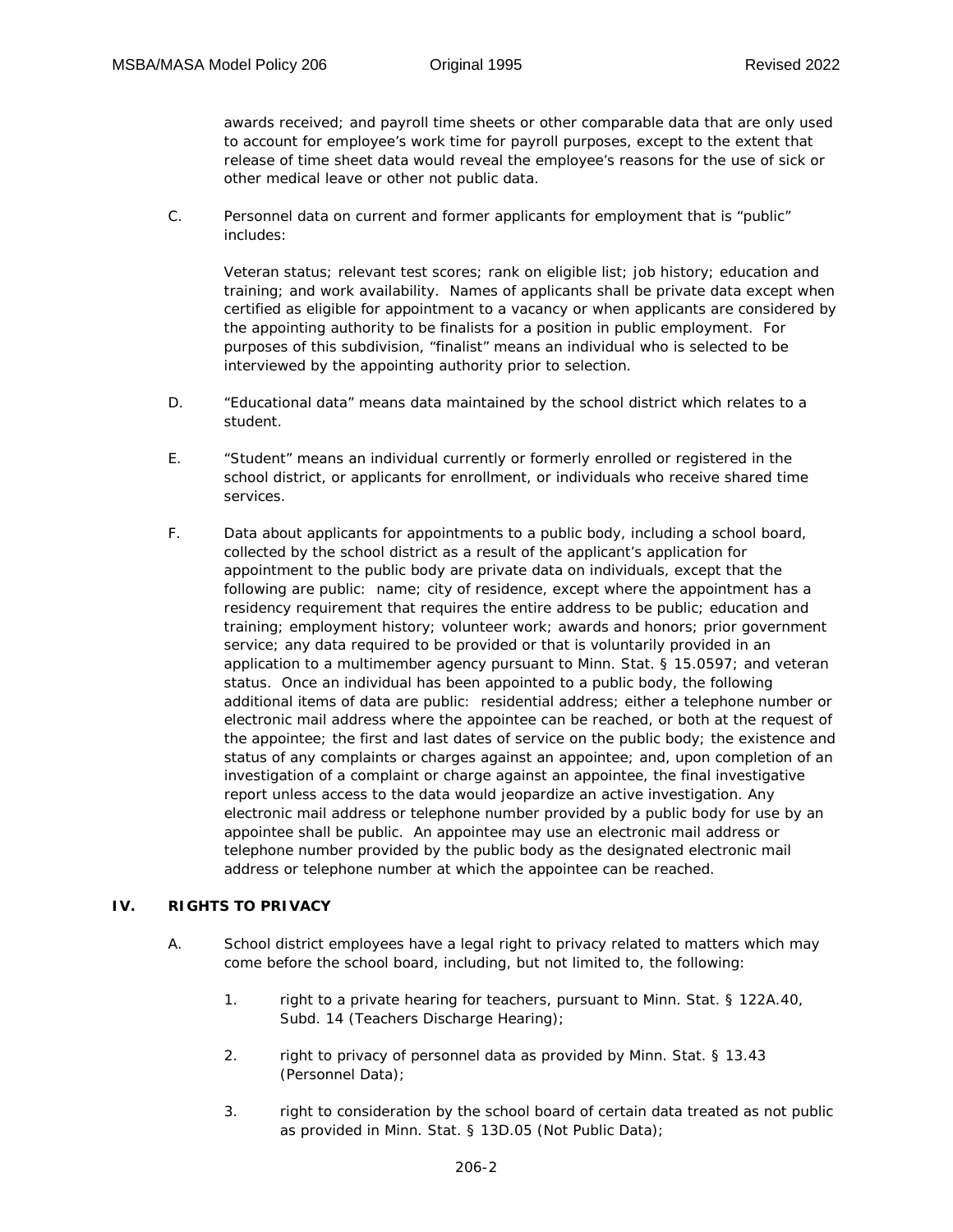- 4. right to a private hearing for licensed or nonlicensed head varsity coaches to discuss reasons for nonrenewal of a coaching contract pursuant to Minn. Stat. § 122A.33, Subd. 3.
- B. School district students have a legal right to privacy related to matters which may come before the school board, including, but not limited to, the following:
	- 1. right to a private hearing, Minn. Stat. § 121A.47, Subd. 5 (Student Dismissal Hearing);
	- 2. right to privacy of educational data, Minn. Stat. § 13.32 (Educational Data); 20 U.S.C. § 1232g (FERPA);
	- 3. right to privacy of complaints as provided by child abuse reporting and discrimination laws, Minn. Stat. Ch. 260E (Reporting of Maltreatment of Minors) and Minn. Stat. Ch. 363A (Minnesota Human Rights Act).

## **V. THE PUBLIC'S OPPORTUNITY TO BE HEARD**

The school board will strive to give all persons an opportunity to be heard and to have complaints considered and evaluated, within the limits of the law and this policy and subject to reasonable time, place, and manner restrictions. Among the rights available to the public is the right to access public data as provided by Minn. Stat. § 13.43, Subd. 2 (Public Data).

#### **VI. PROCEDURES**

## A. Agenda Items

- 1. Persons who wish to have a subject discussed at a public school board meeting are encouraged to notify the superintendent's office in advance of the school board meeting. The person should provide his or her name, the name of group represented (if any), and the subject to be covered or the issue to be addressed.
- 2. Persons who wish to address the school board on a particular subject should identify the subject and identify agenda item(s) to which their comments pertain.
- 3. The school board chair will recognize one speaker at a time and will rule out of order other speakers who are not recognized. Only those speakers recognized by the chair will be allowed to speak. Comments by others are out of order. Individuals who interfere with or interrupt speakers, the school board, or the proceedings may be directed to leave.
- 4. The school board retains the discretion to limit discussion of any agenda item to a reasonable period of time as determined by the school board. If a group or organization wishes to address the school board on a topic, the school board reserves the right to require designation of one or more representatives or spokespersons to speak on behalf of the group or organization.
- 5. Matters proposed for placement on the agenda which may involve data privacy concerns, which may involve preliminary allegations, or which may be potentially libelous or slanderous in nature shall not be considered in public, but shall be processed as determined by the school board in accordance with governing law.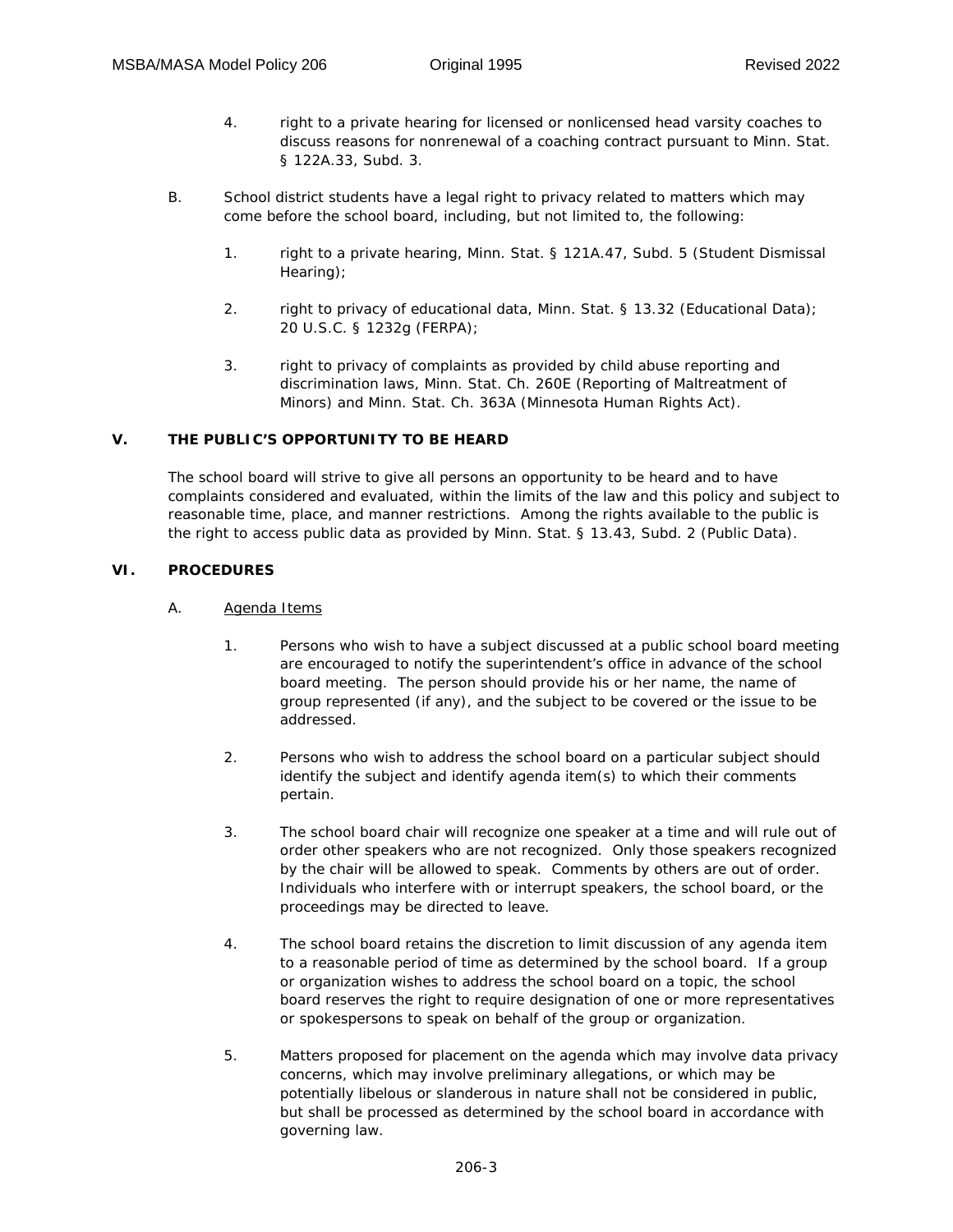- 6. The school board chair shall promptly rule out of order any discussion by any person, including school board members, that would violate the provisions of state or federal law, this policy or the statutory rights of privacy of an individual.
- 7. Personal attacks by anyone addressing the school board are unacceptable. Persistence in such remarks by an individual shall terminate that person's privilege to address the school board.
- 8. Depending upon the number of persons in attendance seeking to be heard, the school board reserves the right to impose such other limitations and restrictions as necessary in order to provide an orderly, efficient, and fair opportunity for those present to be heard.

## B. Complaints

- 1. Routine complaints about a teacher or other employee should first be directed to that teacher or employee or to the employee's immediate supervisor.
- 2. If the complaint is against an employee relating to child abuse, discrimination, racial, religious, or sexual harassment, or other activities involving an intimidating atmosphere, the complaint should be directed to the employee's supervisor or other official as designated in the school district policy governing that kind of complaint. In the absence of a designated person, the matter should be referred to the superintendent.
- 3. Unresolved complaints from Paragraph 1. of this section or problems concerning the school district should be directed to the superintendent's office.
- 4. Complaints which are unresolved at the superintendent's level may be brought before the school board by notifying the school board in writing.

## C. Open Forum

The school board shall normally provide a specified period of time when persons may address the school board on any topic, subject to the limitations of this policy. The school board reserves the right to allocate a specific period of time for this purpose and limit time for speakers accordingly.

The school board may decide to hold certain types of public meetings where the public will not be invited to address the school board. Possible examples are work sessions and board retreats. The public will still be entitled to notice of these meetings and will be allowed to attend these meetings, but the public will not be allotted time during the meeting to address the board.

# D. No Board Action at Same Meeting

Except as determined by the school board to be necessary or in an emergency, the school board will not take action at the same meeting on an item raised for the first time by the public.